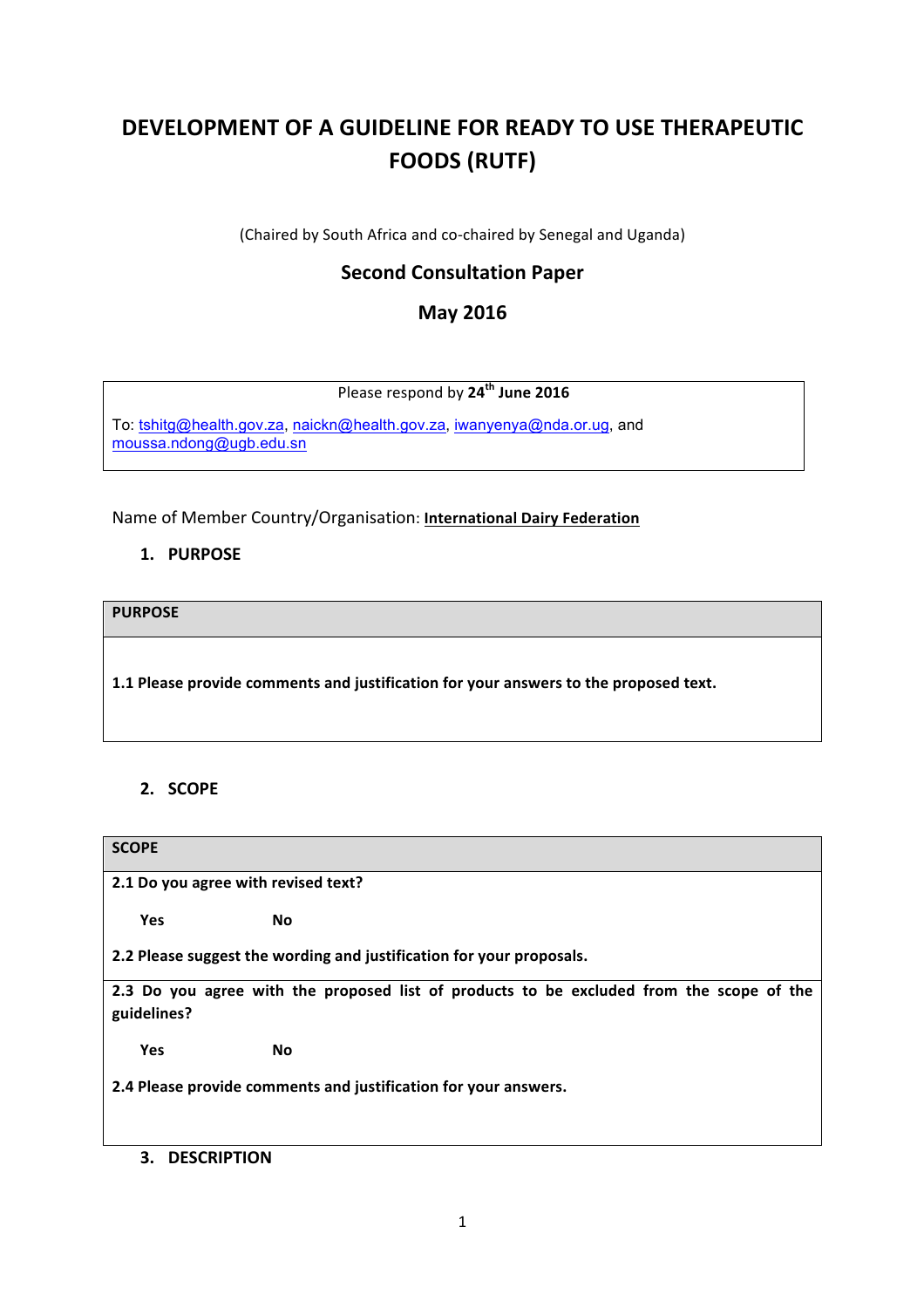**DESCRIPTION**

**3.1 Please provide comments on the suggested wording for the "Description".** 

**3.2** Are there any additional terms that should be defined? **Yes No** 

Please suggest the terms and the provide justification for your proposals.

**3.3** Do you support the replacement of the word "treatment" by "dietary management" in order to align with the existing Codex text (i.e. CODEX STAN 180-1991)? **Yes No** 

#### **4. BASIC RAW MATERIALS AND INGREDIENTS**

**BASIC RAW MATERIALS AND INGREDIENTS** 

**4.1 Please provide comments to the proposed wording on RUTF. Please provide justification and** rationale for your comments.

4.2 Do you agree with the proposed outline on basic raw materials and ingredients?

**Yes No** 

**4.3 If No, provide justification for your answer.** 

**4.4** Are there still other raw materials and ingredients that have not been covered in the proposed section on "Basic Raw Materials and Ingredients"?

**Yes No** 

Please provide the rationale and justification for your proposals.

4.5 Do you agree that the ingredients should be listed in descending order of proportion?

**Yes No** 

**4.6** Do you agree that the appropriate class names and specific names be declared for all **ingredients?**

**Yes No** 

**4.7 Please provide the rationale and justification for your answer.** 

**4.8** Do you agree that the proposed statement be included under this section?

**Yes No** 

**4.9 Please provide comments on the wording and the proposed text.** 

## **5. NUTRITIONAL COMPOSITION AND QUALITY FACTORS**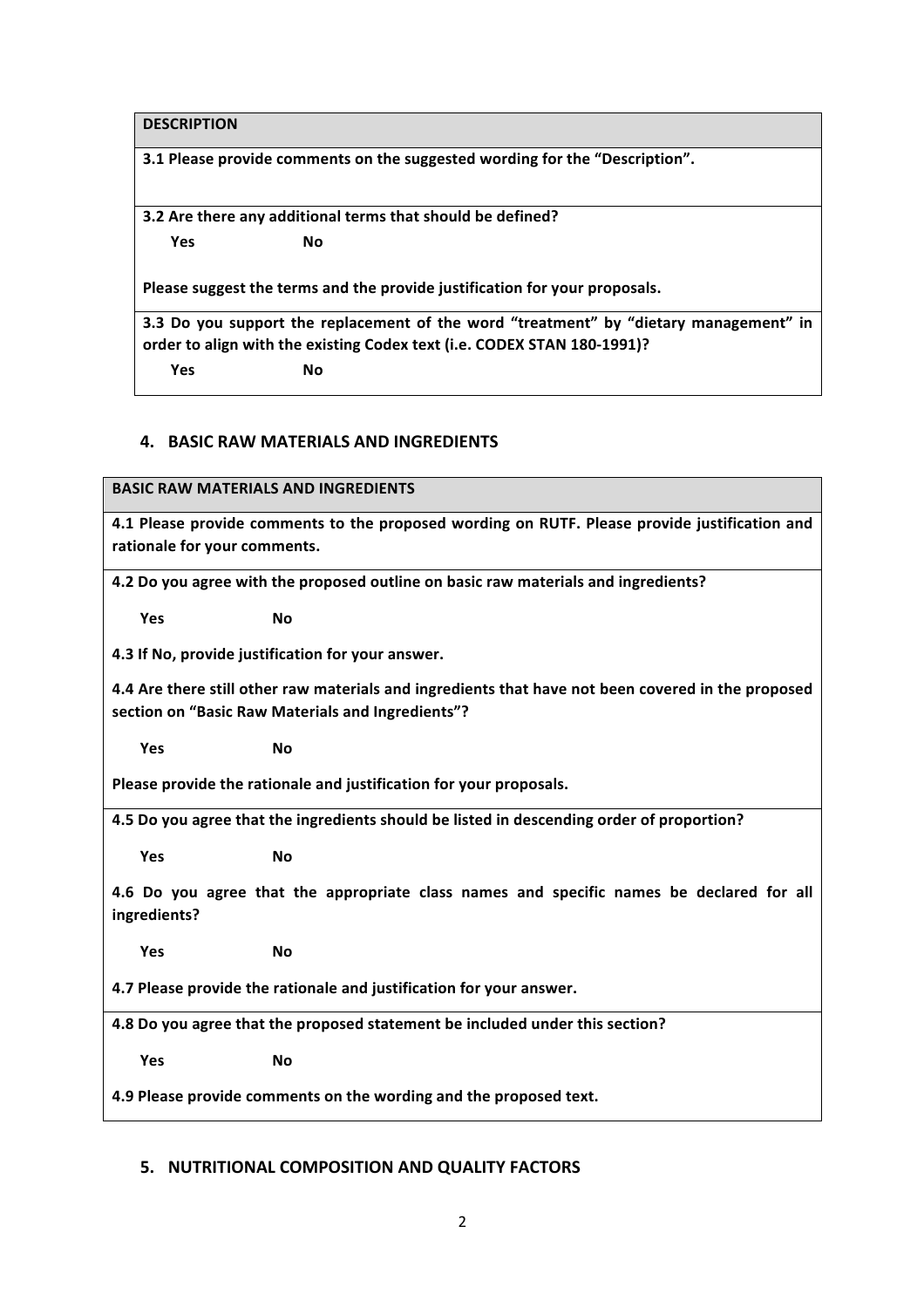**NUTRITIONAL COMPOSITION**

#### **Vitamins and Minerals**

**5.1** Do you support the setting of minimum and maximum levels for vitamins and minerals for the **RUTF** products?

**Yes No** 5.2 Are there any proposals you want to make with regard to the minimum and maximum levels? Please provide the rationale and the scientific evidence for your proposals.

**Essential Fatty acids ( omega-3 and omega-6)** 

**5.3** Do you support the revision and setting of minimum levels for essential fatty acids in RUTF?

**5.4** Are there any proposals you want to make with regard to the minimum levels? Please provide the rationale and the scientific evidence for your proposals.

#### **Additional Nutrients**

5.5 Do you support the addition of other nutrients such as manganese in the nutritional **composition for RUTF?**

**5.6 Please indicate the nutrients to be added and provide scientific justification for your proposals.** 

**Measuring Protein Quality**

**5.7** Should this statement "50% of protein sources from milk products" be removed or amended?

It is well known that adequate protein quality is essential for treatment of severe acute malnutrition, even more so when food is scarce and infection rates are high. High quality proteins such as milk protein have benefits in terms of weight gain, linear growth, and recovery of muscle mass. Therefore we support to keep the statement as mentioned. For practical reasons we would recommend that the wording "at least" would be added in order for the statement to be read as "at least 50% of protein sources from milk products".

**5.8** If Yes, provide the draft wording for the proposed statement and the justification.

**5.9** Should other methods be considered if the PDCAAS digestibility of a protein could not be determined due to other technical reasons? For example, biological assays or calculated from published data on essential amino acid patterns of dietary proteins and their digestibility.

IDF supports the recognition of the importance of protein quality for these foods as it is both protein content and quality that will determine the response to nutritional intervention. However we feel that taking into consideration the vulnerable populations these foods are prepared for the latest science should be used to calculate protein quality. It is noted that the FAO Expert Consultation "Dietary protein quality evaluation in human nutrition" recommended a new, advanced method for assessing the quality of dietary proteins (FAO 2013). The Digestible Indispensable Amino Acid Score (DIAAS) replaces the Protein Digestibility Corrected Amino Acid Score (PDCAAS). In 2014 the FAO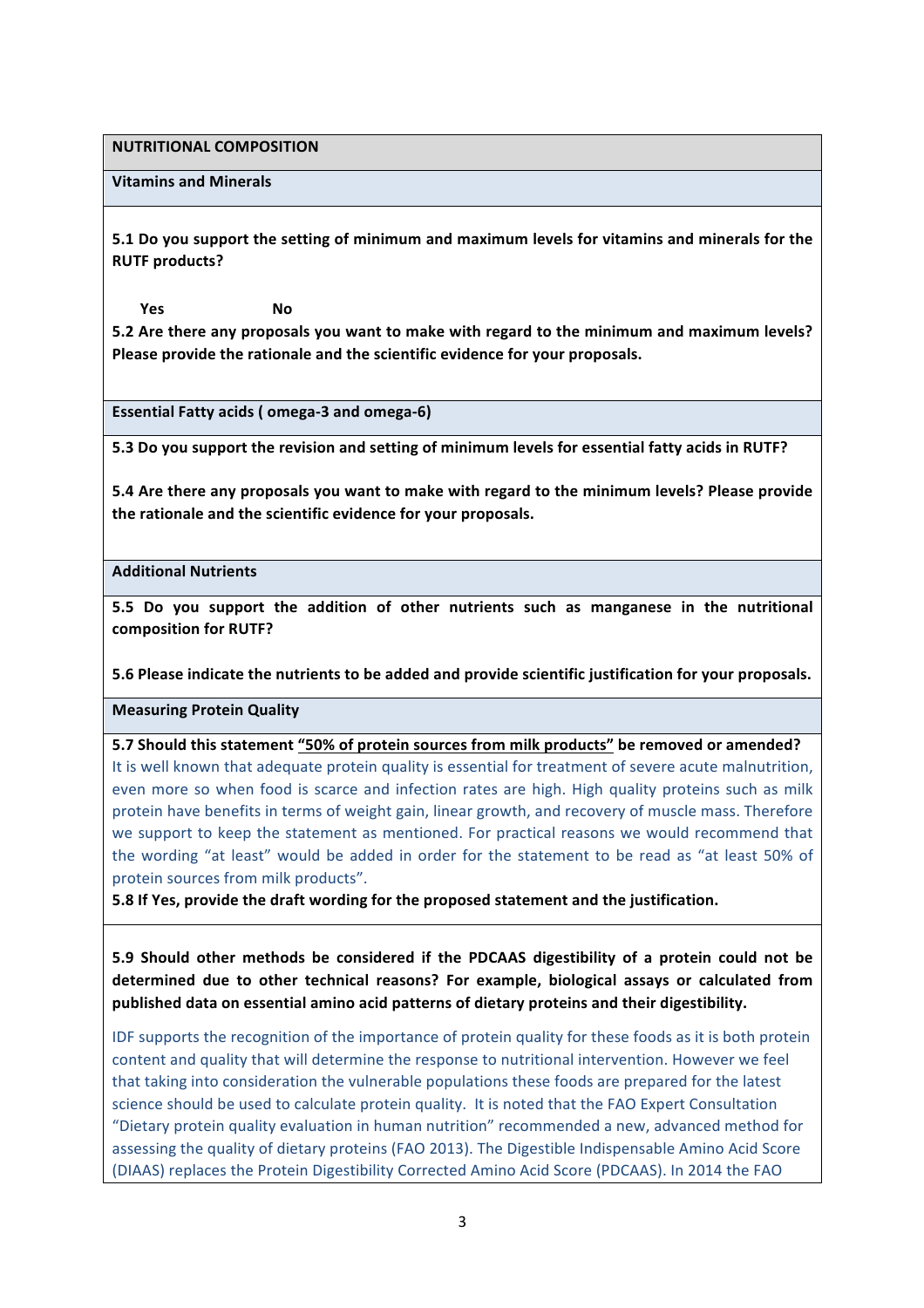Working Group's (FAO 2014) recommended the adoption of the DIAAS method by Codex. It is also recognised that there is further work to be completed to ensure a supporting framework to enable full implementation of the DIAAS method. Global coordinating efforts to advance method validation and build a large database to enable wide use and application of DIAAS are currently underway. As DIAAS is the methodology advised by FAO expert group we would support only the mention of this methodology in the guidance. A database of protein ingredient amino acid composition and digestibility will facilitate calculation of DIAAS for mixtures and give a more accurate protein quality score.

FAO (2013). Food and Agriculture Organisation of the United Nations. *Dietary protein quality evaluation in human nutrition.* Report of the Expert Protein Consultation. Rome, 2013.

FAO (2014) Food and Agriculture Organization of the United Nations. *Research approaches and methods for evaluating the protein quality of human foods.* Report of a FAO Expert Working Group, 2-5 March 2014, Bangalore, India. Rome 2014.

**Pre and pro-biotic** 

**5.10 Should pre- and pro-biotic be considered as optional ingredients in RUTF?**

Please provide the rationale and justification for your answer.

## **6. CONTAMINANTS**

#### **CONTAMINANTS**

**6.1 Do you agree with the proposed wording and sub-sections? Yes No** 

## **7. TECHNOLOGIES FOR AND EFFECT FOR PROCESSING**

#### **TECHNOLOGIES FOR AND EFFECT FOR PROCESSING**

**7.1** Do you agree with the revised section and proposed sub-sections?

**Yes No** 

## **8. METHODS OF ANALYSIS AND SAMPLING**

#### **METHODS OF ANALYSIS AND SAMPLING**